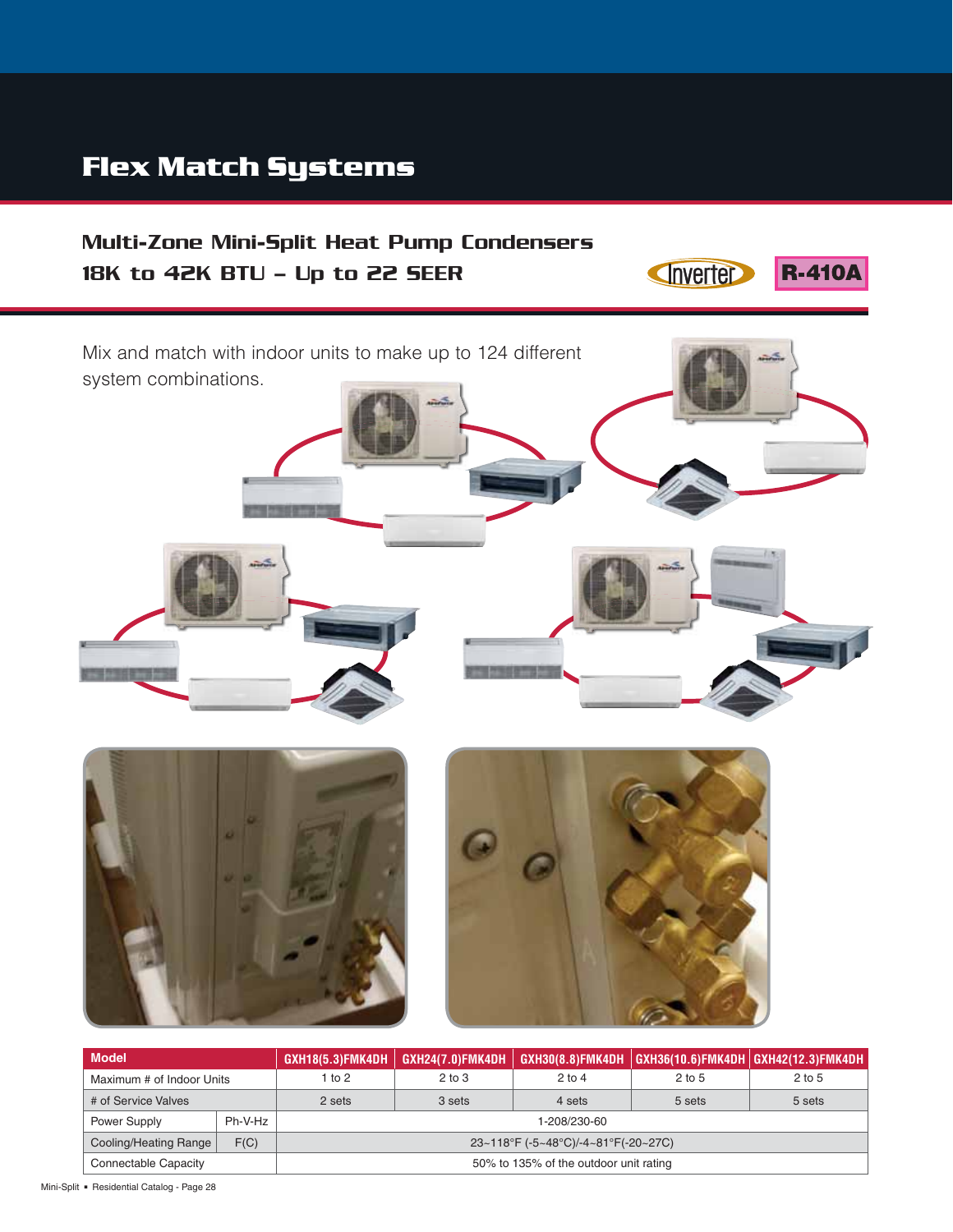#### **Flex Match Systems** Multi-Zone Indoor Units 9K to 24K BTU – Up to 22 SEER



| <b>High Wall Unit</b> | <b>Ducted Unit</b> | 4-Way Cassette Unit | <b>Console Unit</b> | <b>Floor/Ceiling Unit</b> |
|-----------------------|--------------------|---------------------|---------------------|---------------------------|
| GHH09(2.6)LUK4DH      | GDH09(2.6)FMK4DH   | N/A                 | GCH09(2.6)FMK4DH    | GFH09(2.6)FMK4DH          |
| GHH12(3.5)LUK4DH      | GDH12(3.5)FMK4DH   | GKH12(3.5)FMK4DH    | GCH12(3.5)FMK4DH    | GFH12(3.5)FMK4DH          |
| GHH18(5.3)LUK4DH      | GDH18(5.3)FMK4DH   | GKH18(5.3)FMK4DH    | GCH18(5.3)FMK4DH    | GFH18(5.3)FMK4DH          |
| N/A                   | GDH21(6.2)FMK4DH   | N/A                 | N/A                 | N/A                       |
| GHH24(7.0)LUK4DH      | GDH24(7.0)FMK4DH   | GKH24(7.0)FMK4DH    | N/A                 | GFH24(7.0)FMK4DH          |

#### System Piping Information



#### **LTOTAL = L1+L2+...Ln**

| <b>Model Number</b> | <b>Minimum Piping Length Per</b><br>Indoor Unit (Ln) | <b>Maximum Piping Length Per</b><br>Indoor Unit (Ln) | <b>Maximum Total Piping Length</b><br>(LTOTAL) |
|---------------------|------------------------------------------------------|------------------------------------------------------|------------------------------------------------|
| GXH18(5.3)FMK4DH    | 10                                                   | 32.8                                                 | 65.6                                           |
| GXH24(7.0)FMK4DH    | 10                                                   | 65.6                                                 | 196.8                                          |
| GXH30(8.8)FMK4DH    | 10                                                   | 82.0                                                 | 229.7                                          |
| GXH36(10.6)FMK4DH   | 10                                                   | 82.0                                                 | 246.1                                          |
| GXH42(12.3)FMK4DH   | 10                                                   | 82.0                                                 | 246.1                                          |

"L" is the linear equivalent length of liquid line including elbows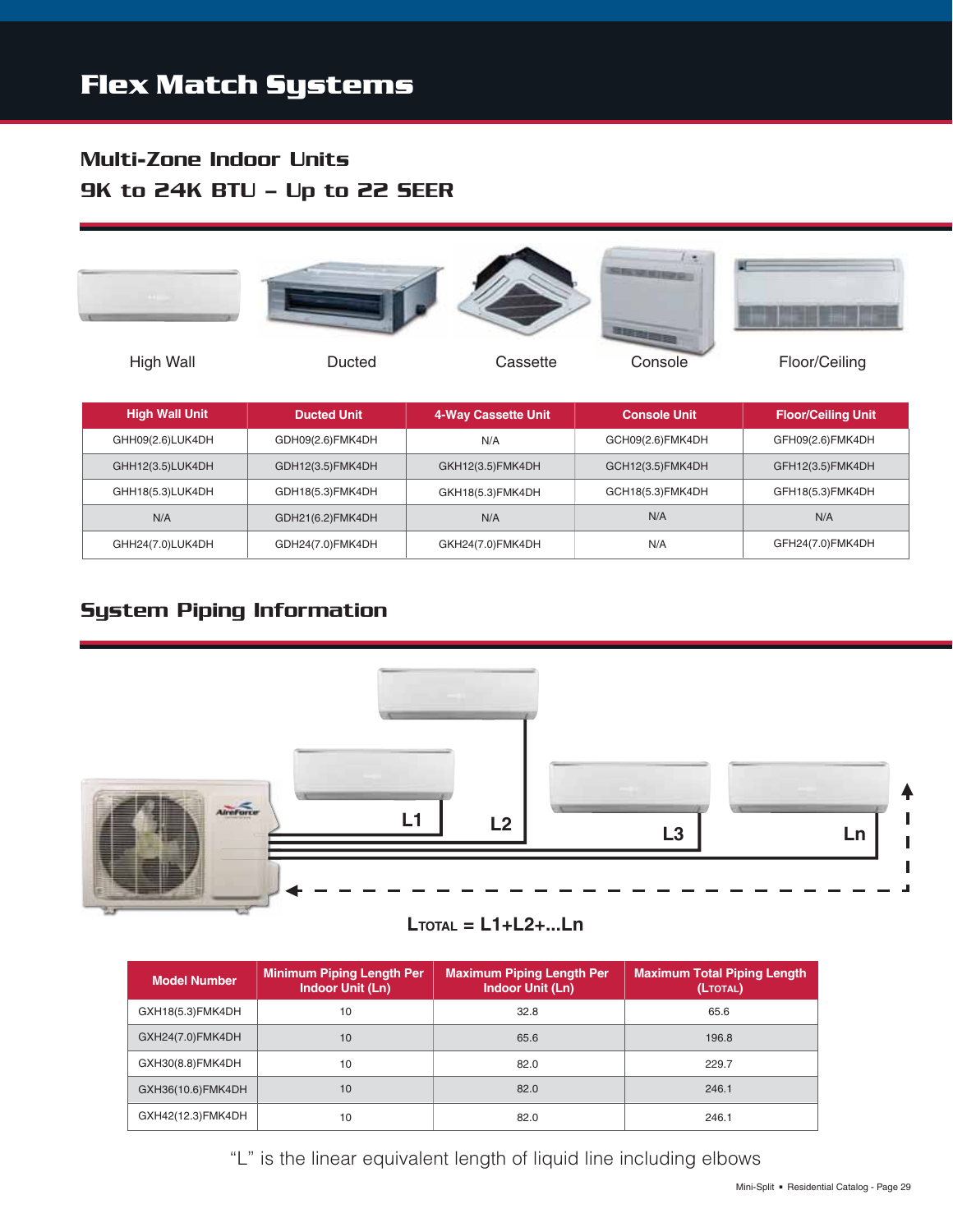# **Flex Match Systems**

### System Piping Height Difference Information



| <b>Model Number</b> | <b>Maximum Height Difference Between</b><br><b>Indoor and Outdoor Units (H1)</b> | <b>Maximum Height Difference Between</b><br><b>Indoor Units (H2)</b> |
|---------------------|----------------------------------------------------------------------------------|----------------------------------------------------------------------|
| GXH18(5.3)FMK4DH    | 32.8                                                                             | 32.8                                                                 |
| GXH24(7.0)FMK4DH    | 32.8                                                                             | 32.8                                                                 |
| GXH30(8.8)FMK4DH    | 49.2                                                                             | 49.2                                                                 |
| GXH36(10.6)FMK4DH   | 49.2                                                                             | 49.2                                                                 |
| GXH42(12.3)FMK4DH   | 49.2                                                                             | 49.2                                                                 |

"H" is the difference in height measured from the piping connections

#### Easy Installation

| <b>Model Number</b> | <b>Precharge Volume</b><br>in Oz. | <b>Single Indoor Unit Maximum</b><br><b>Pipe Length</b> | <b>Add Refrigerant</b><br>(0.2oz./ft.) If Over | <b>Total System</b><br><b>Maximum Pipe Length</b> |
|---------------------|-----------------------------------|---------------------------------------------------------|------------------------------------------------|---------------------------------------------------|
| GXH18(5.3)FMK4DH    | 56.4                              | 33.0                                                    | 33.0                                           | 66.0                                              |
| GXH24(7.0)FMK4DH    | 77.6                              | 66.0                                                    | 98.0                                           | 197.0                                             |
| GXH30(8.8)FMK4DH    | 98.8                              | 82.0                                                    | 131.0                                          | 230.0                                             |
| GXH36(10.6)FMK4DH   | 128.8                             | 82.0                                                    | 131.0                                          | 246.0                                             |
| GXH42(12.3)FMK4DH   | 128.8                             | 82.0                                                    | 131.0                                          | 246.0                                             |

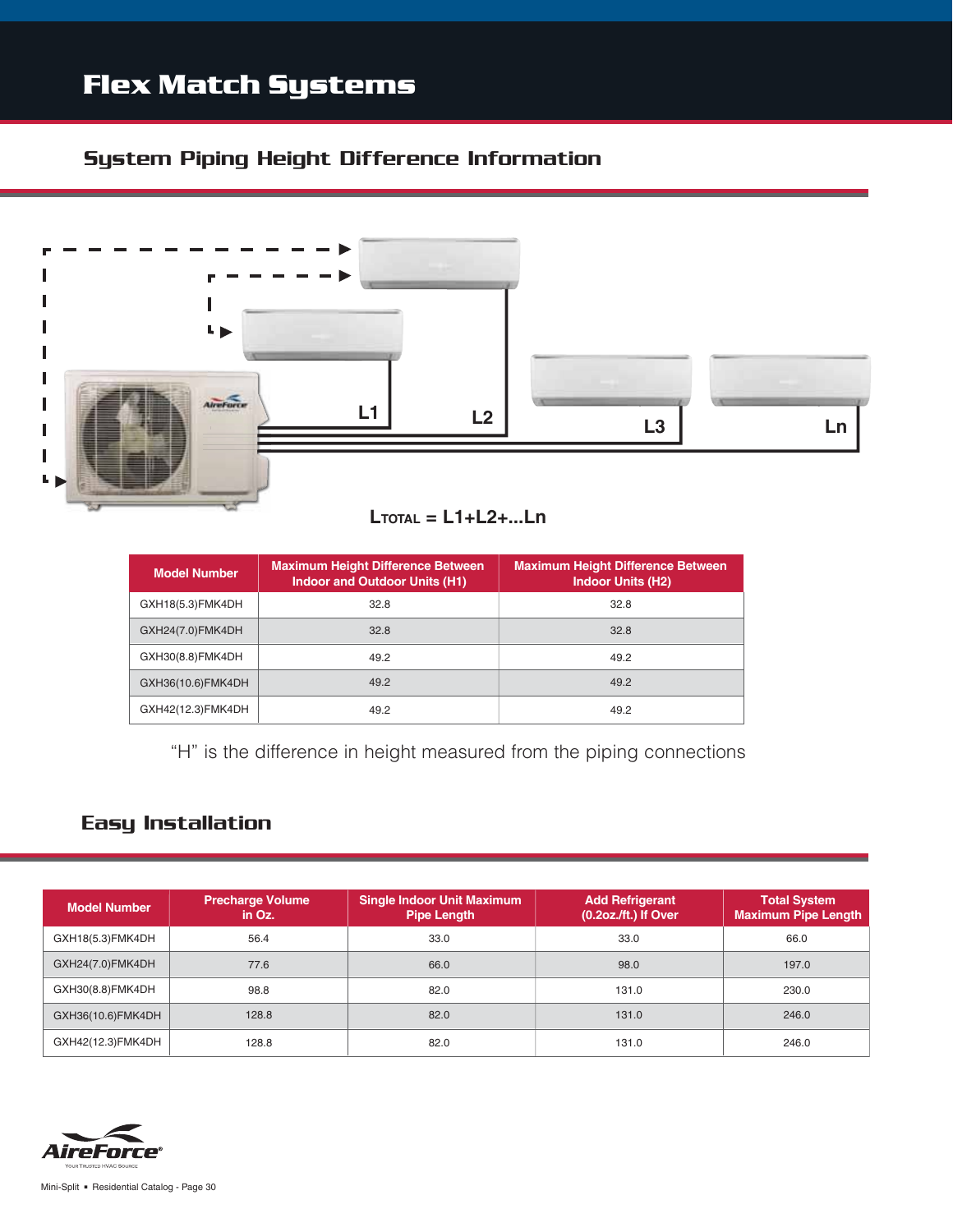# **Flex Match Systems**

| <b>Indoor Unit Piping Connection Sizes</b> |                |                          |          |      |  |  |  |
|--------------------------------------------|----------------|--------------------------|----------|------|--|--|--|
| <b>Type</b>                                | <b>Picture</b> | <b>Model</b>             | "Liquid" | Gas  |  |  |  |
|                                            |                | GHH09(2.6)LUK4DH         | 1/4"     | 3/8" |  |  |  |
|                                            |                | GHH12(3.5)LUK4DH         | 1/4"     | 1/2" |  |  |  |
| <b>Wall Mounted</b>                        |                | GHH18(5.3)LUK4DH<br>1/4" |          |      |  |  |  |
|                                            |                | GHH24(7.0)LUK4DH         | 1/4"     | 5/8" |  |  |  |
|                                            |                | GDH09(2.6)FMK4DH         | 1/4"     | 3/8" |  |  |  |
|                                            |                | 1/4"<br>GDH12(3.5)FMK4DH |          |      |  |  |  |
| Ducted                                     |                | GDH18(5.3)FMK4DH         | 1/2"     |      |  |  |  |
|                                            |                | GDH21(6.2)FMK4DH         | 3/8"     | 5/8" |  |  |  |
|                                            |                | GDH24(7.0)FMK4DH         | 3/8"     | 5/8" |  |  |  |
|                                            |                | GKH12(3.5)FMK4DH         | 1/4"     | 3/8" |  |  |  |
| Ceiling Cassette                           |                | 1/4"<br>GKH18(5.3)FMK4DH |          | 1/2" |  |  |  |
|                                            |                | GKH24(7.0)FMK4DH         | 3/8"     | 5/8" |  |  |  |
|                                            |                | GCH09(2.6)FMK4DH         | 1/4"     | 3/8" |  |  |  |
| Console                                    |                | GCH12(3.5)FMK4DH         | 1/4"     | 3/8" |  |  |  |
|                                            |                | GCH18(5.3)FMK4DH         | 1/4"     | 1/2" |  |  |  |
|                                            |                | GFH09(2.6)FMK4DH         | 1/4"     | 3/8" |  |  |  |
|                                            |                | GFH12(3.5)FMK4DH         | 1/4"     | 3/8" |  |  |  |
| Floor Ceiling                              |                | GFH18(5.3)FMK4DH         | 1/4"     | 1/2" |  |  |  |
|                                            |                | GFH24(7.0)FMK4DH         | 3/8"     | 5/8" |  |  |  |

Note: The line set size will be the size of the connection at the indoor unit and a piping adapter is used at the outdoor unit. Example: the GHH24(7.0)LUK4DH will have a 1/4" and 5/8" line set from the indoor unit to the outdoor unit. The largest-sized lineset should connect to the largest-sized circuit on the outdoor unit.

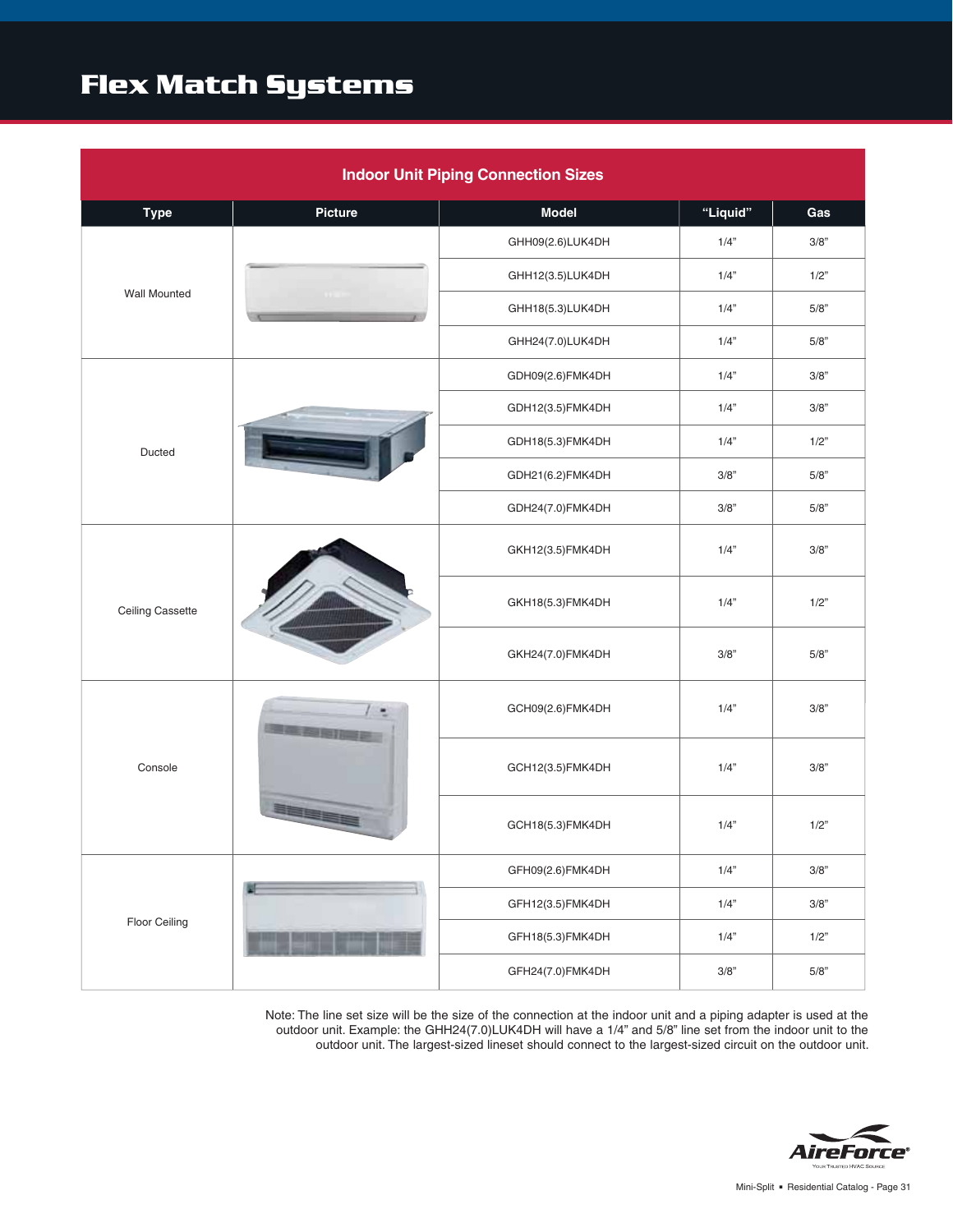## **Flex Match Multi-Zone Design Considerations**

### 2 to 5 Zones - Up to 22 SEER



Matching outdoor unit capacity to 100% of the load provides better performance, longer life and room for expansion.

Example: If load is 36K Btu/h, use 36K condenser, not 30K.

#### Selection Process

- **STEP 1 Determine # of zones**
- **STEP 2 Determine loads for each zone**
- **STEP 3 Check connectable capacity range**
- **STEP 4 Select condenser**
- **STEP 5 Select indoor units staying within connectable capacity range**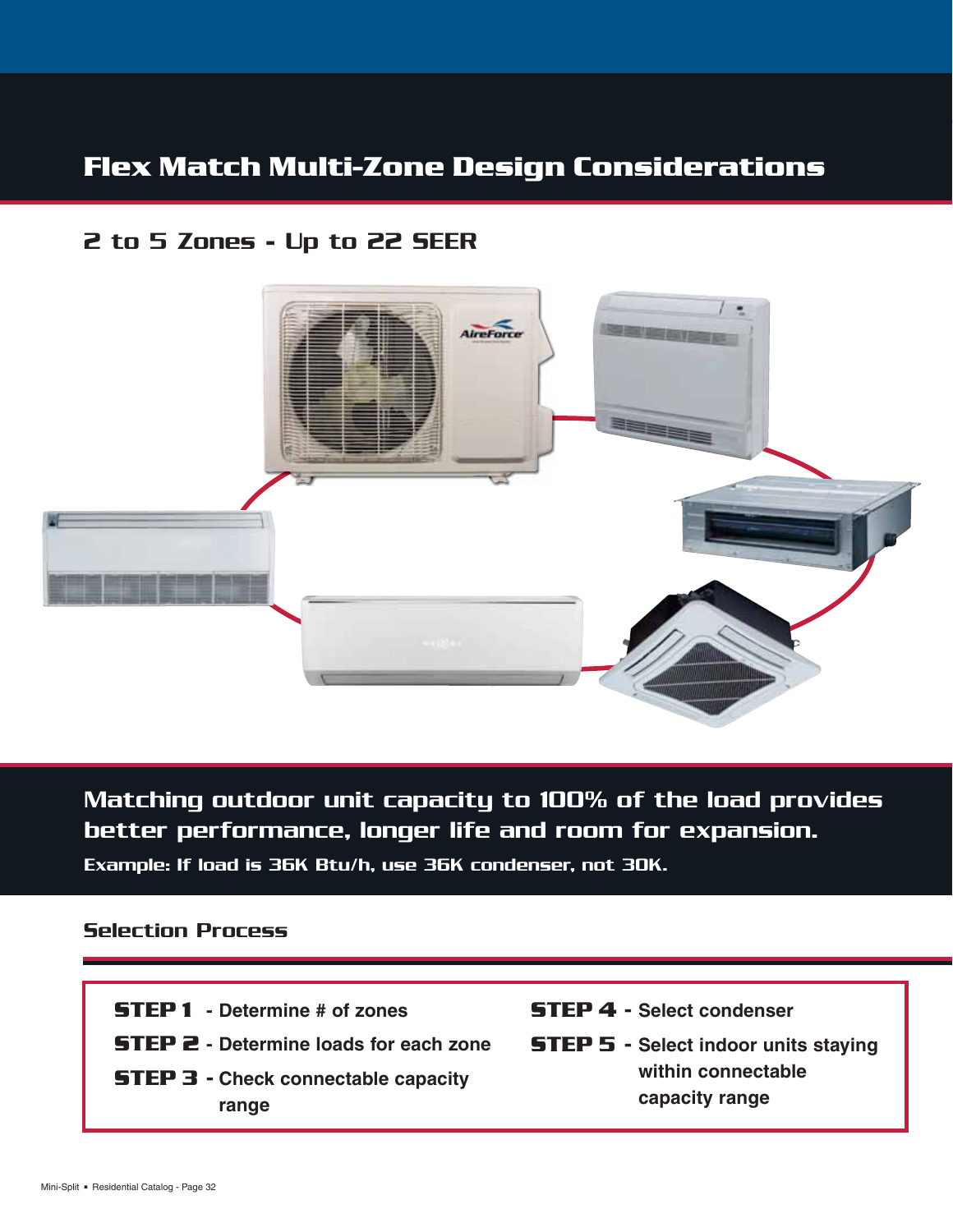#### **Flex Match Configuration 1 - Quick Match Load Reference**

Flex Match systems are designed to operate efficiently within connectable capacity ranges from 50% of outdoor unit capacity up to 135% of capacity.

#### **Outdoor Unit Connectable Capacity Ranges**

| 50% | 135% |
|-----|------|
| 9K  | 24K  |
| 12K | 32K  |
| 15K | 41K  |
| 18K | 49K  |
| 21K | 57K* |
|     |      |

#### **Indoor Unit Capacities (or options)**

|                      | <b>9K</b> | 12K | <b>18K</b> | 21K | <b>24K</b> |
|----------------------|-----------|-----|------------|-----|------------|
| Wall Hung            |           |     |            |     |            |
| <b>Ducted</b>        |           |     |            |     |            |
| Cassette             |           |     |            |     |            |
| Console              |           |     |            |     |            |
| <b>Floor Ceiling</b> |           |     |            |     |            |

#### **Mix and match indoor styles within connectable capacity ranges**

#### **Indoor Unit Combination Capacities**

|              | <b>Flex Match Indoor Unit Combinations</b> |                   |              |                 |              |
|--------------|--------------------------------------------|-------------------|--------------|-----------------|--------------|
| Two          | K Btu                                      | Three (continued) | <b>K</b> Btu | <b>Four</b>     | <b>K</b> Btu |
| $9 + 9$      | 18                                         | $9 + 9 + 24$      | 42           | $9 + 9 + 9 + 9$ | 36           |
| $9 + 12$     | 21                                         | $9+12+12$         | 33           | $9+9+9+12$      | 39           |
| $9 + 18$     | 27                                         | $9+12+18$         | 39           | $9+9+9+18$      | 45           |
| $9 + 21$     | 30                                         | $9+12+21$         | 42           | $9+9+9+21$      | 48           |
| $9 + 24$     | 33                                         | $9+12+24$         | 45           | $9+9+9+24$      | 51           |
| $12+12$      | 24                                         | $9+18+18$         | 45           | $9+9+12+12$     | 42           |
| $12 + 18$    | 30                                         | $9+18+21$         | 48           | $9+9+12+18$     | 48           |
| $12 + 21$    | 33                                         | $9+18+24$         | 51           | $9+9+12+21$     | 51           |
| $12 + 24$    | 36                                         | $9 + 21 + 21$     | 51           | $9+9+12+24$     | 54           |
| $18 + 18$    | 36                                         | $9 + 21 + 24$     | 54           | $9+12+12+12$    | 45           |
| $18 + 21$    | 39                                         | $12+12+12$        | 36           | $9+12+12+18$    | 51           |
| $18 + 24$    | 42                                         | $12+12+18$        | 42           | $9+12+12+21$    | 54           |
| $21 + 21$    | 42                                         | $12+12+21$        | 45           | $12+12+12+12$   | 48           |
| $21 + 24$    | 45                                         | $12+12+24$        | 48           | $12+12+12+18$   | 54           |
| $24 + 24$    | 48                                         | $12+18+18$        | 48           | <b>Five</b>     | <b>K</b> Btu |
| <b>Three</b> | <b>K</b> Btu                               | $12+18+21$        | 51           | $9+9+9+9+9$     | 45           |
| $9 + 9 + 9$  | 27                                         | $12+18+24$        | 54           | $9+9+9+9+12$    | 48           |
| $9 + 9 + 12$ | 30                                         | $12+21+21$        | 54           | $9+9+9+9+18$    | 54           |
| $9 + 9 + 18$ | 36                                         | $18 + 18 + 18$    | 54           | $9+9+9+12+12$   | 51           |
| $9 + 9 + 21$ | 39                                         |                   |              | $9+9+12+12+12$  | 54           |

\* Combinations of 57K are reachable, but not recommended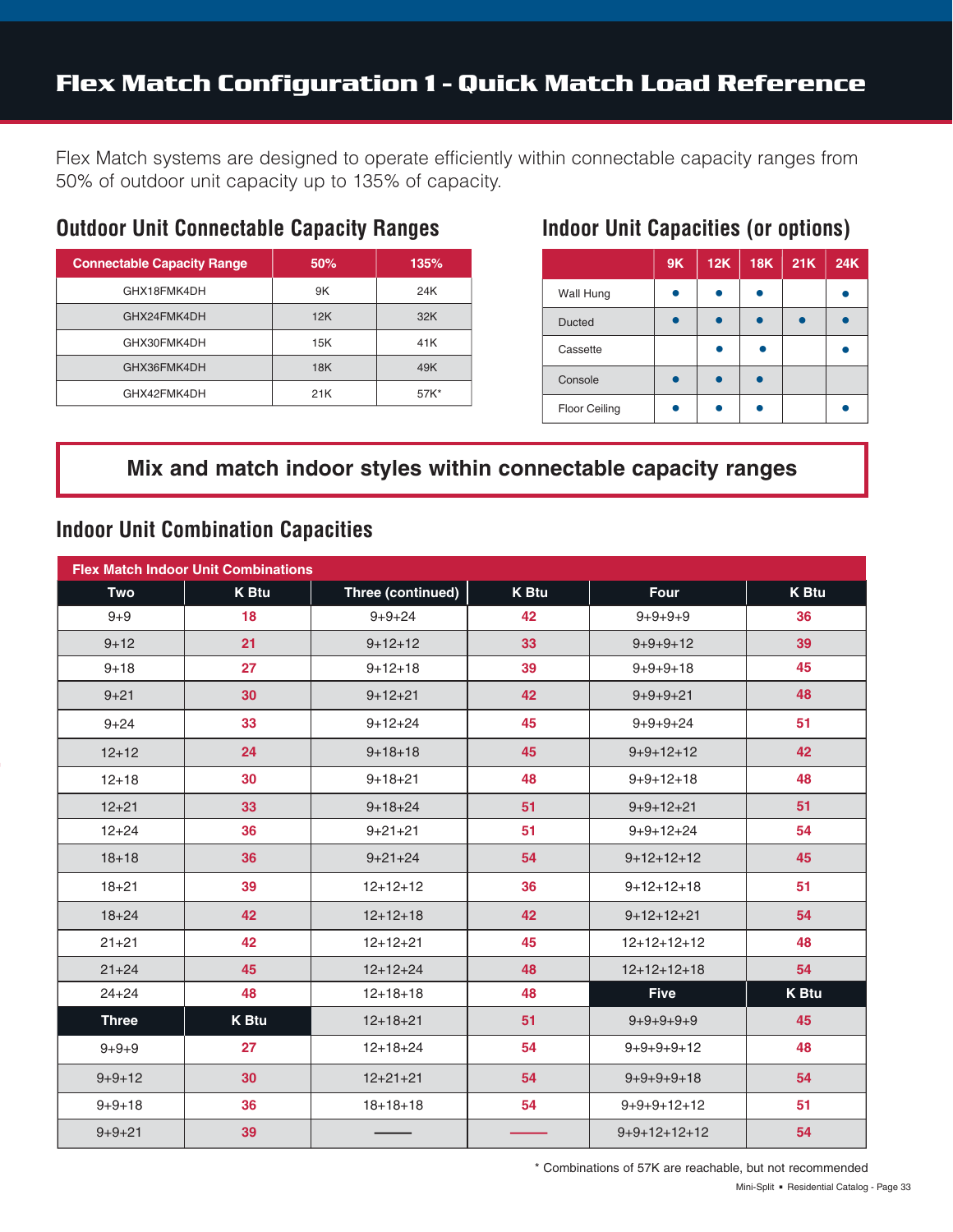#### **Flex Match Indoor Unit Combinations - Zone Range**

|                            |    | $\overline{2}$ | $2$ to $3$ | 2 to 4                 | $2$ to $5$ | $2$ to $5$ |                |                                                      | $\overline{2}$ | $2$ to $3$ | $2$ to $4$ | $2$ to $5$ | $2$ to $5$ |
|----------------------------|----|----------------|------------|------------------------|------------|------------|----------------|------------------------------------------------------|----------------|------------|------------|------------|------------|
| <b>Indoor Combinations</b> |    |                |            | <b>Condenser Range</b> |            |            |                | <b>Indoor Combinations</b><br><b>Condenser Range</b> |                |            |            |            |            |
| $9 + 9$                    | 18 |                |            |                        |            |            | $9+18+18$      | 45                                                   |                |            |            |            |            |
| $9 + 12$                   | 21 | <b>18K</b>     |            |                        |            |            | $12+12+21$     | 45                                                   |                |            |            |            |            |
| $12 + 12$                  | 24 |                |            |                        |            |            | $9+9+9+18$     | 45                                                   |                |            |            |            |            |
| $9 + 18$                   | 27 |                | <b>24K</b> |                        |            |            | $9+12+12+12$   | 45                                                   |                |            |            |            |            |
| $9 + 9 + 9$                | 27 |                |            |                        |            |            | $9+9+9+9+9$    | 45                                                   |                |            |            |            |            |
| $9 + 21$                   | 30 |                |            |                        |            |            | $24 + 24$      | 48                                                   |                |            |            | <b>36K</b> |            |
| $12 + 18$                  | 30 |                |            |                        |            |            | $9+18+21$      | 48                                                   |                |            |            |            |            |
| $9 + 9 + 12$               | 30 |                |            |                        |            |            | $12+12+24$     | 48                                                   |                |            |            |            |            |
| $9 + 24$                   | 33 |                |            |                        |            |            | $12 + 18 + 18$ | 48                                                   |                |            |            |            |            |
| $12 + 21$                  | 33 |                |            | <b>30K</b>             |            |            | $9+9+9+21$     | 48                                                   |                |            |            |            |            |
| $9 + 12 + 12$              | 33 |                |            |                        |            |            | $9+9+12+18$    | 48                                                   |                |            |            |            |            |
| $12 + 24$                  | 36 |                |            |                        |            |            | $12+12+12+12$  | 48                                                   |                |            |            |            |            |
| $18 + 18$                  | 36 |                |            |                        |            |            | $9+9+9+9+12$   | 48                                                   |                |            |            |            |            |
| $9 + 9 + 18$               | 36 |                |            |                        |            |            | $9+18+24$      | 51                                                   |                |            |            |            |            |
| $12 + 12 + 12$             | 36 |                |            |                        | <b>36K</b> |            | $9 + 21 + 21$  | 51                                                   |                |            |            |            |            |
| $9 + 9 + 9 + 9$            | 36 |                |            |                        |            |            | $12+18+21$     | 51                                                   |                |            |            |            |            |
| $18 + 21$                  | 39 |                |            |                        |            |            | $9+9+9+24$     | 51                                                   |                |            |            |            |            |
| $9 + 9 + 21$               | 39 |                |            |                        |            |            | $9+9+12+21$    | 51                                                   |                |            |            |            |            |
| $9 + 9 + 18$               | 39 |                |            |                        |            |            | $9+12+12+18$   | 51                                                   |                |            |            |            |            |
| $9+12+18$                  | 39 |                |            |                        |            | <b>42K</b> | $9+9+9+12+12$  | 51                                                   |                |            |            |            | <b>42K</b> |
| $9+9+9+12$                 | 39 |                |            |                        |            |            | $9 + 21 + 24$  | 54                                                   |                |            |            |            |            |
| $18 + 24$                  | 42 |                |            |                        |            |            | $12+18+24$     | 54                                                   |                |            |            |            |            |
| $21 + 21$                  | 42 |                |            |                        |            |            | $12 + 21 + 21$ | 54                                                   |                |            |            |            |            |
| $9 + 9 + 24$               | 42 |                |            |                        |            |            | $18 + 18 + 18$ | 54                                                   |                |            |            |            |            |
| $9 + 12 + 21$              | 42 |                |            |                        |            |            | $9+9+12+24$    | 54                                                   |                |            |            |            |            |
| $12+12+18$                 | 42 |                |            |                        |            |            | $9+12+12+21$   | 54                                                   |                |            |            |            |            |
| $9+9+12+12$                | 42 |                |            |                        |            |            | $12+12+12+18$  | 54                                                   |                |            |            |            |            |
| $21 + 24$                  | 45 |                |            |                        |            |            | $9+9+9+9+18$   | 54                                                   |                |            |            |            |            |
| $9+12+24$                  | 45 |                |            |                        |            |            | $9+9+12+12+12$ | 54                                                   |                |            |            |            |            |

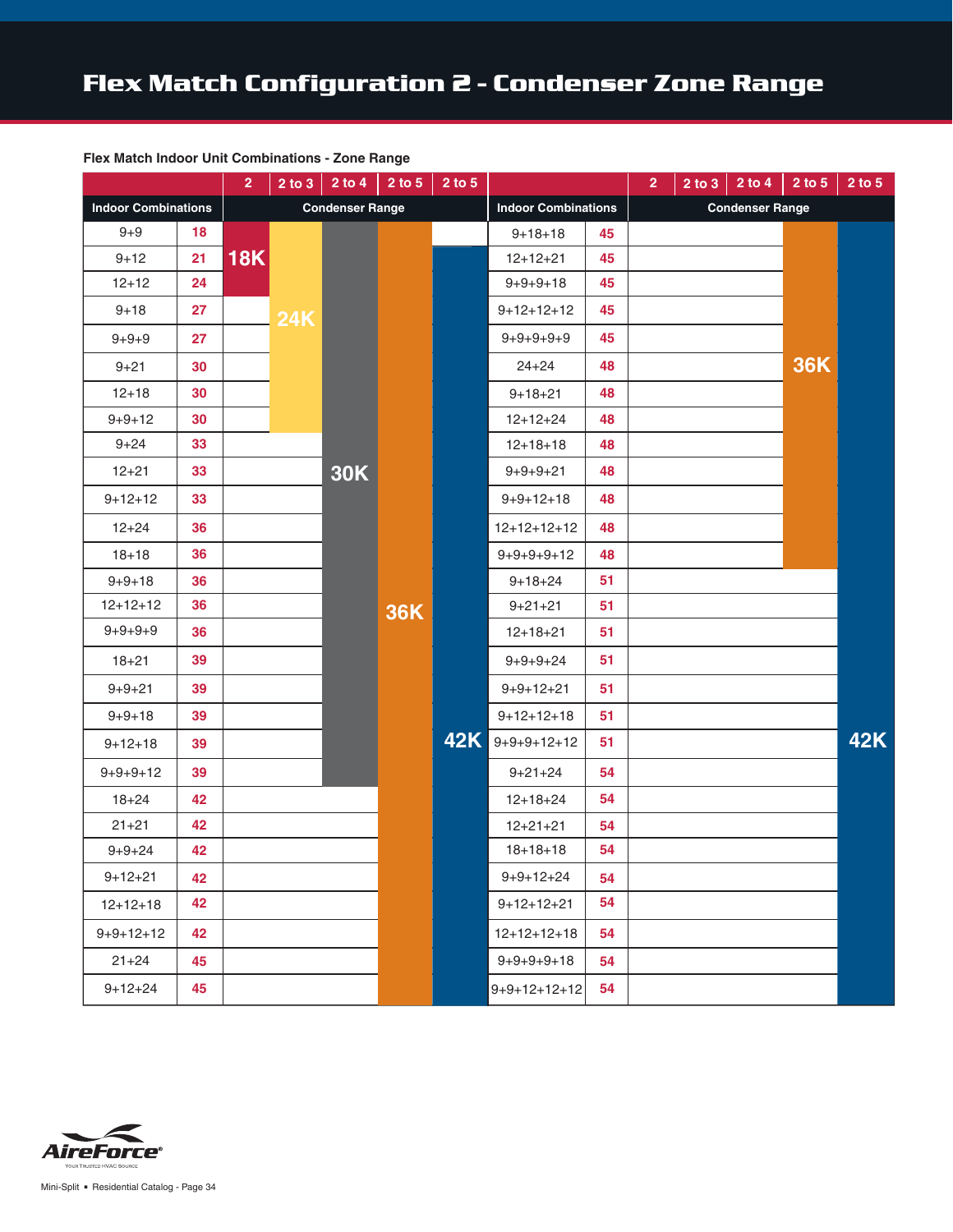Flex Match systems allow you to mix and match indoor units of any available style with outdoor units according to the color matching charts.

#### **Up to 22 SEER**

#### **Outdoor Unit Line Up Indoor Unit Line Up Allowable Combinations**

| GXH18(5.3)FMK4DH                                   | <b>One Indoor Unit</b>                   | <b>Two Indoor Units</b>          |                            |
|----------------------------------------------------|------------------------------------------|----------------------------------|----------------------------|
| <b>5 Combinations</b>                              | 9                                        | $9 + 9$                          |                            |
|                                                    | 12                                       | $9 + 12$                         |                            |
|                                                    |                                          | $12 + 12$                        |                            |
| For use with any matching                          |                                          |                                  |                            |
| color listed at right                              |                                          |                                  |                            |
| 9 or 12                                            |                                          |                                  |                            |
| GXH24(7.0)FMK4DH                                   | <b>Two Indoor Units</b>                  | <b>Three Indoor Units</b>        |                            |
| <b>8 Combinations</b>                              | $9 + 9$                                  | $9 + 9 + 9$                      |                            |
|                                                    | $9 + 12$                                 | $9 + 9 + 12$                     |                            |
|                                                    | $9 + 18$                                 |                                  |                            |
|                                                    | $9 + 21$                                 |                                  |                            |
| For use with any matching<br>color listed at right | $12 + 12$                                |                                  |                            |
| 9, 12, or 18                                       | $12 + 18$                                |                                  |                            |
| GXH30(8.8)FMK4DH                                   | <b>Two Indoor Units</b>                  | <b>Two Indoor Units</b>          | <b>Three Indoor Units</b>  |
| 20 Combinations                                    | $9 + 9$                                  | $12 + 24$                        | $9 + 9 + 24$               |
|                                                    | $9 + 12$                                 | $18 + 18$                        | $9 + 12 + 12$              |
|                                                    | $9 + 18$                                 | $18 + 21$                        | $9 + 12 + 18$              |
|                                                    | $9 + 21$                                 | <b>Three Indoor Units</b>        | <b>Four Indoor Units</b>   |
|                                                    | $9 + 24$                                 | $9 + 9 + 9$                      | $9 + 9 + 9 + 9$            |
| For use with any matching                          | $12 + 12$                                | $9 + 9 + 12$                     | $9 + 9 + 9 + 12$           |
| color listed at right                              | $12 + 18$                                | $9 + 9 + 18$                     |                            |
| 9, 12, 18, 21, or 24                               |                                          |                                  |                            |
|                                                    | $12 + 21$                                | $9 + 9 + 21$                     |                            |
| GXH36(10.6)FMK4DH                                  | <b>Two Indoor Units</b>                  | <b>Three Indoor Units</b>        | <b>Three Indoor Units</b>  |
|                                                    | $9 + 9$                                  | $9 + 9 + 9$                      | $12 + 18 + 18$             |
| <b>41 Combinations</b>                             | $9 + 12$                                 | $9 + 9 + 12$                     | <b>Four Indoor Units</b>   |
|                                                    | $9 + 18$                                 | $9 + 9 + 18$                     | $9 + 9 + 9 + 9$            |
|                                                    | $9 + 21$                                 | $9 + 9 + 21$                     | $9 + 9 + 9 + 12$           |
|                                                    | $9 + 24$                                 | $9 + 9 + 24$                     | $9 + 9 + 9 + 18$           |
|                                                    | $12 + 12$                                | $9 + 12 + 12$                    | $9 + 9 + 9 + 21$           |
|                                                    | $12 + 18$                                | $9 + 12 + 18$                    | $9 + 9 + 12 + 12$          |
|                                                    | $12 + 21$                                | $9 + 12 + 21$                    | $9 + 9 + 12 + 18$          |
|                                                    | $12 + 24$                                | $9 + 12 + 24$                    | $9+12+12+12$               |
|                                                    | $18 + 18$                                | $9 + 18 + 18$                    | $12 + 12 + 12 + 12$        |
|                                                    | $18 + 21$                                | $9 + 18 + 21$                    | <b>Five Indoor Units</b>   |
| For use with any matching<br>color listed at right | $18 + 24$                                | $12 + 12 + 12$                   | $9 + 9 + 9 + 9 + 9$        |
| 9, 12, 18, 21, or 24                               | $21 + 21$                                | $12 + 12 + 18$                   | $9 + 9 + 9 + 9 + 12$       |
|                                                    | $21 + 24$                                | $12 + 12 + 21$                   |                            |
|                                                    | $24 + 24$                                | $12 + 12 + 24$                   |                            |
| GXH42(12.3)FMK4DH                                  | <b>Two Indoor Units</b>                  | <b>Three Indoor Units</b>        | <b>Four Indoor Units</b>   |
|                                                    | $9 + 9$                                  | $9 + 9 + 24$                     | $9 + 9 + 9 + 9$            |
| <b>56 Combinations</b>                             | $9 + 12$                                 | $9 + 12 + 12$                    | $9 + 9 + 9 + 12$           |
|                                                    | $9 + 18$                                 | $9 + 12 + 18$                    | $9 + 9 + 9 + 18$           |
|                                                    | $9 + 21$                                 | $9 + 12 + 21$                    | $9 + 9 + 9 + 21$           |
|                                                    | $9 + 24$                                 | $9 + 12 + 24$                    | $9 + 9 + 9 + 24$           |
|                                                    | $12 + 12$                                | $9 + 18 + 18$                    | $9 + 9 + 12 + 12$          |
|                                                    |                                          |                                  | $9 + 9 + 12 + 18$          |
|                                                    |                                          |                                  |                            |
|                                                    | $12 + 18$                                | $9 + 18 + 21$                    |                            |
|                                                    | $12 + 21$                                | $9 + 18 + 24$                    | $9 + 9 + 12 + 21$          |
|                                                    | $12 + 24$                                | $9 + 21 + 21$                    | $9 + 9 + 12 + 24$          |
|                                                    | $18 + 18$                                | $9 + 21 + 24$                    | $9 + 12 + 12 + 12$         |
|                                                    | $18 + 21$                                | $12 + 12 + 12$                   | $9+12+12+18$               |
|                                                    | $18 + 24$                                | $12 + 12 + 18$                   | $9+12+12+21$               |
|                                                    | $21 + 21$                                | $12 + 12 + 21$                   | $12 + 12 + 12 + 12$        |
|                                                    | $21 + 24$                                | $12 + 12 + 24$                   | <b>Five Indoor Units</b>   |
| For use with any matching                          | $24 + 24$                                | $12 + 18 + 18$                   | $9+9+9+9+9$                |
| color listed at right                              | <b>Three Indoor Units</b><br>$9 + 9 + 9$ | 12+18+21                         | 9+9+9+9+12<br>$9+9+9+9+18$ |
| 9, 12, 18, 21, or 24                               |                                          | $12 + 18 + 24$                   | $9+9+9+12+12$              |
|                                                    | $9 + 9 + 12$                             | $12 + 21 + 21$<br>$18 + 18 + 18$ |                            |
|                                                    | $9 + 9 + 18$<br>$9 + 9 + 21$             |                                  | $9 + 9 + 12 + 12 + 12$     |

| <b>High Wall Unit</b> |
|-----------------------|
| GHH09(2.6)LUK4DH      |
| GHH12(3.5)LUK4DH      |
| GHH18(5.3)LUK4DH      |
| GHH24(7.0)LUK4DH      |
|                       |

|          |                                                        | Available in: |       | Match condenser by color           |       |                      |
|----------|--------------------------------------------------------|---------------|-------|------------------------------------|-------|----------------------|
|          | Two Indoor Units $\; \bar{}\;$ Three Indoor Units $\;$ | 9.000         | 9.000 | $9.000$ 9.000                      | 9.000 | $\blacksquare$ 9.000 |
| $9 + 9$  | $9 + 9 + 9$                                            | 12.000        |       | 12.000 12.000 12.000 12.000 12.000 |       |                      |
| $9 + 12$ | $9 + 9 + 12$                                           | 18,000        |       | 4 18.000 18.000 18.000 18.000      |       |                      |
| $9 + 18$ |                                                        | 24.000        |       | 24.000 24.000                      |       | 24,000               |

| <b>Ducted Unit</b> |       |        |                          |       |    |
|--------------------|-------|--------|--------------------------|-------|----|
| GDH09(2.6)FMK4DH   |       |        |                          |       |    |
| GDH12(3.5)FMK4DH   |       |        |                          |       |    |
| GDH18(5.3)FMK4DH   |       |        |                          |       |    |
| GDH21(6.2)FMK4DH   |       |        |                          |       |    |
| GDH24(7.0)FMK4DH   |       |        |                          |       |    |
| Available in:      |       |        | Match condenser by color |       |    |
| 9,000              | 9,000 | 9.000  | 9.000                    | 9.000 | 9. |
| 12.000             |       | 12.000 | 2.000                    |       | 12 |

| 9.000  | 9.000  | 9.000  | 9.000                | 9.000                | 9.000  |
|--------|--------|--------|----------------------|----------------------|--------|
| 12.000 | 12.000 | 12,000 |                      | 12,000 12,000        | 12.000 |
| 18.000 |        | 18,000 |                      | 18.000 18.000 18.000 |        |
| 21.000 |        |        | 21.000 21.000 21.000 |                      |        |
| 24.000 |        |        | 24,000 24,000 24,000 |                      |        |
|        |        |        |                      |                      |        |

| 4-Way Cassette Unit<br>GKH12(3.5)FMK4DH<br>GKH18(5.3)FMK4DH<br>GKH24(7.0)FMK4DH |        |        |        |                          |        |
|---------------------------------------------------------------------------------|--------|--------|--------|--------------------------|--------|
| Available in:                                                                   |        |        |        | Match condenser by color |        |
| 12,000                                                                          | 12,000 | 12,000 | 12.000 | 12.000                   | 12.000 |
| 18,000                                                                          |        | 18,000 | 18,000 | 18,000                   | 18,000 |
| 24,000                                                                          |        |        | 24,000 | 24,000                   | 24,000 |
| <b>Console Unit</b>                                                             |        |        |        |                          |        |

| .                |  |
|------------------|--|
| GCH09(2.6)FMK4DH |  |
| GCH12(3.5)FMK4DH |  |
| GCH18(5.3)FMK4DH |  |
|                  |  |
|                  |  |

| Available in: | Match condenser by color                  |  |                         |  |  |
|---------------|-------------------------------------------|--|-------------------------|--|--|
| 9.000         | $9.000 \angle$                            |  | 9.000 9.000 9.000 9.000 |  |  |
| 12.000        | 12,000 12,000 12,000 12,000 12,000        |  |                         |  |  |
| 18,000        | $\frac{1}{2}$ 18,000 18,000 18,000 18,000 |  |                         |  |  |

| <b>Floor/Ceiling Unit</b> |  |
|---------------------------|--|
| GFH09(2.6)FMK4DH          |  |
| GFH12(3.5)FMK4DH          |  |
| GFH18(5.3)FMK4DH          |  |
| GFH24(7.0)FMK4DH          |  |
|                           |  |

| Available in: | Match condenser by color |                                           |                                      |  |       |
|---------------|--------------------------|-------------------------------------------|--------------------------------------|--|-------|
| 9.000         | 9.000                    |                                           | $9,000$ $9,000$ $9,000$              |  | 9.000 |
| 12.000        |                          | 12,000 12,000 12,000 12,000 12,000        |                                      |  |       |
| 18,000        |                          | $\frac{1}{2}$ 18,000 18,000 18,000 18,000 |                                      |  |       |
| 24.000        |                          |                                           | $\frac{2}{100}$ 24,000 24,000 24,000 |  |       |

**Using combinations other than directed is expressly prohibited.**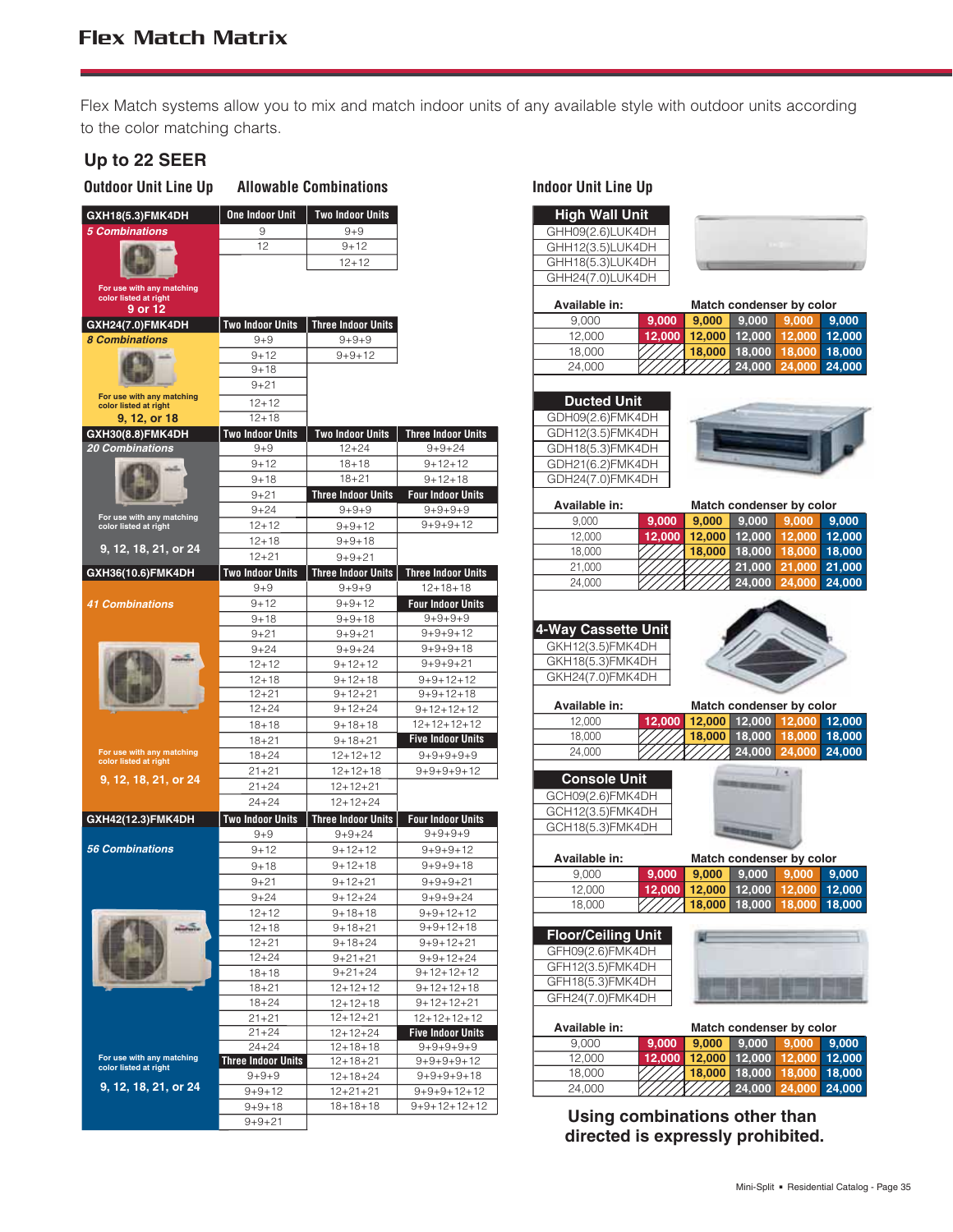#### Heat Pump Condenser Outdoor Unit

|                                  |                  |             |                                  | <b>Contract</b>                        | <b>Total</b>     |  |
|----------------------------------|------------------|-------------|----------------------------------|----------------------------------------|------------------|--|
| <b>Model</b>                     | <b>Heat Pump</b> |             | GXH18(5.3)FMK4DH                 | GXH24(7.0)FMK4DH                       | GXH30(8.8)FMK4DH |  |
|                                  | Cooling          | Btu/h       | 18000                            | 26000                                  | 29000            |  |
| Capacity                         | Heating          | Btu/h       | 19000                            | 29000                                  | 31600            |  |
| SEER/HSPF                        |                  |             | 21/10.2<br>22.0/9.0<br>20.5/10.2 |                                        |                  |  |
| Power Supply                     |                  | Ph-V-Hz     |                                  | 1-208/230-60                           |                  |  |
| Maximum Over Current Protection  |                  | A           | 25                               | 35<br>30                               |                  |  |
| Minimum Current (MCA)            |                  | A           | 15                               | 21<br>19                               |                  |  |
| Refrigerant Charge Volume        |                  | $lb$ (kg)   | 3.5(1.6)                         | 4.9(2.2)<br>6.2(2.8)                   |                  |  |
| Sound Pressure Level             |                  | dB(A)       | 56                               | 59                                     |                  |  |
|                                  | Outline          | inch        | 37 x 16 x 28                     | 39 x 17 x 31                           |                  |  |
| Dimension (WxDxH)                | Package          | inch        | 41 x 18 x 30                     | 43 x 19 x 34                           |                  |  |
| Net Weight/Gross Weight          |                  | $lb$ (kg)   | 114/123 (52/56)                  | 153/164 (69.5/74.5)<br>145/154 (66/70) |                  |  |
| <b>Suction</b>                   |                  | $inch$ (mm) |                                  | 3/8(9.52)                              |                  |  |
| <b>Connecting Pipe Diameter</b>  | Liquid           | $inch$ (mm) |                                  | 1/4(6)                                 |                  |  |
| Maximum Drive Indoor Unit Number |                  | Unit        | 3<br>2<br>4                      |                                        |                  |  |

| <b>Model</b>                           | <b>Heat Pump</b> |                | GXH36(10.6)FMK4DH | GXH42(12.3)FMK4DH |  |
|----------------------------------------|------------------|----------------|-------------------|-------------------|--|
|                                        | Cooling          | Btu/h          | 34000             | 39000             |  |
| Capacity                               | Heating          | Btu/h          | 42500             | 45000             |  |
| <b>SEER/HSPF</b>                       |                  |                | 21/10.2           |                   |  |
| Power Supply                           |                  | Ph-V-Hz        |                   | 1-208/230-60      |  |
| <b>Maximum Over Current Protection</b> |                  | $\overline{A}$ | 30                |                   |  |
| Minimum Current (MCA)                  |                  | A              | 21                | 24                |  |
| Refrigerant Charge Volume              |                  | $lb$ (kg)      | 8.0(3.65)         |                   |  |
| Sound Pressure Level                   |                  | dB(A)          | 61                |                   |  |
| Dimension (WxDxH)                      | Outline          | inch           | 43 x 17 x 43      |                   |  |
|                                        | Package          | inch           | 46 x 19 x 48      |                   |  |
| Net Weight/Gross Weight                |                  | $lb$ (kg)      | 198/216 (90/98)   |                   |  |
| <b>Suction</b>                         |                  | inch (mm)      | 3/8(9.52)         |                   |  |
| <b>Connecting Pipe Diameter</b>        | Liquid           | inch (mm)      |                   | 1/4(6)            |  |
| Maximum Drive Indoor Unit Number       |                  | Unit           | 5                 |                   |  |

#### **Size Line Sets by Indoor Unit**

AireForce

All service valves on Flex Match condensers are 1/4" x 3/8". You must size up at condenser to accommodate indoor unit pipe sizes. Example: Indoor pipe is 1/4" x 1/2", use an adapter at condenser and run 1/2" pipe from condenser to indoor unit.

#### Flex Match Series Valve Adapters

Certain Flex Match units include line set adapters for use at the outdoor service valves. Used when indoor unit connectors are larger and take precedence.

| <b>Model BTU</b> | <b>Supplied Adapters</b> | <b>Size</b>                                                         | <b>Accessories</b>             |
|------------------|--------------------------|---------------------------------------------------------------------|--------------------------------|
| 18k              |                          | $3/8$ to $\frac{1}{2}$                                              | $1017000 - 3/8$ to 5/8         |
| 24k              | 2                        | $3/8$ to $\frac{1}{2}$                                              | 1017001 - 3/8 to $\frac{1}{2}$ |
| 30k              | 8                        | $(2)$ 3/8 to 5/8, (4) 3/8 to 1/2, (2) 1/4 to 3/8                    | 1017002 - 1/4 to 3/8           |
| 36k              | 8                        | (2) 3/8 to 5/8, (4) 3/8 to $\frac{1}{2}$ , (2) $\frac{1}{4}$ to 3/8 |                                |
| 42k              | 9                        | $(3)$ 3/8 to 5/8, (4) 3/8 to 1/2, (2) 1/4 to 3/8                    |                                |

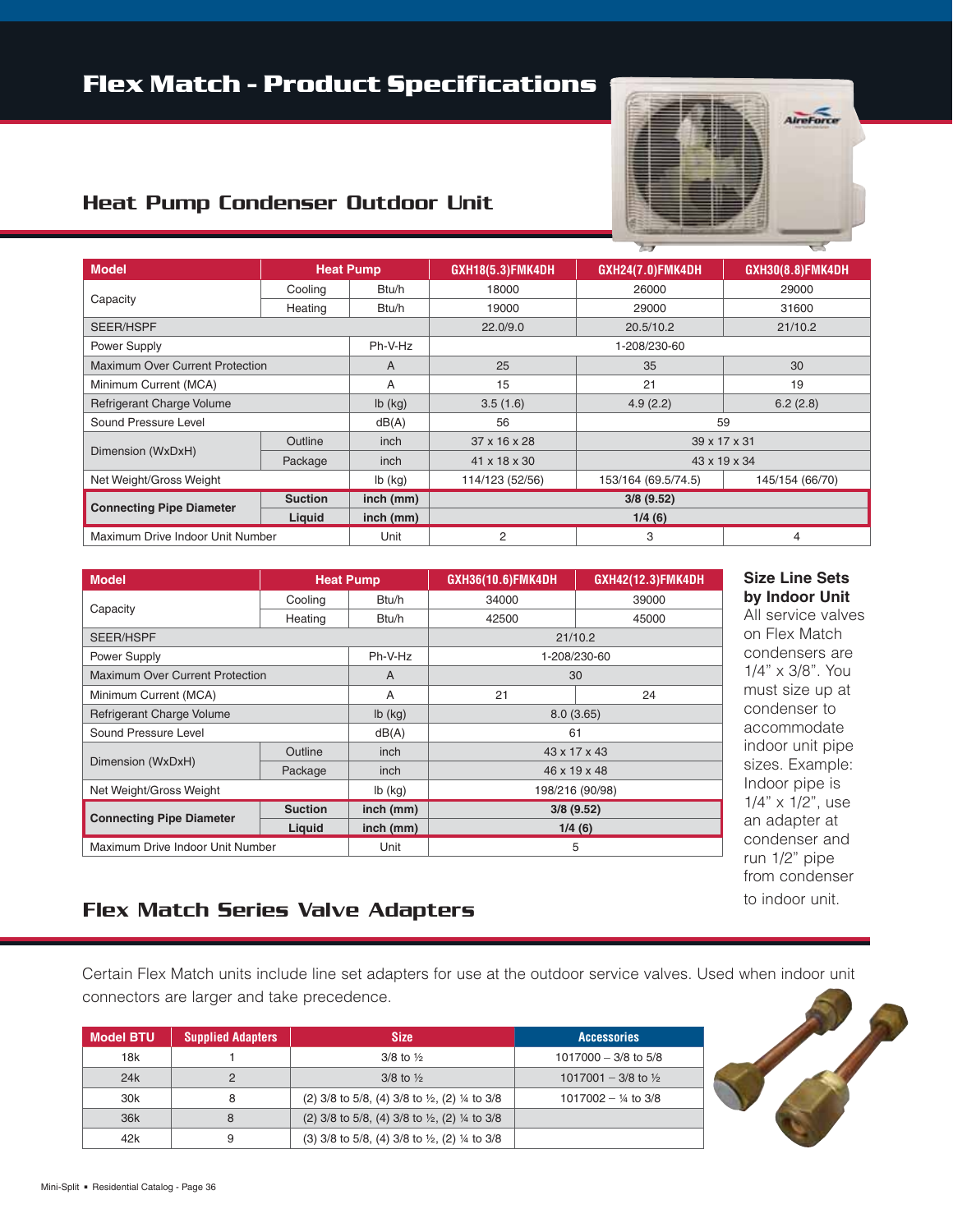#### Wall-Mounted Type Indoor Unit

| <b>Model</b>                    |                |            | GHH09(2.6)LUK4DH                | GHH12(3.5)LUK4DH                       | GHH18(5.3)LUK4DH         | GHH24(7.0)LUK4DH        |
|---------------------------------|----------------|------------|---------------------------------|----------------------------------------|--------------------------|-------------------------|
|                                 | Cooling        | Btu/h      | 9000<br>12000                   |                                        | 18000                    | 22000                   |
| Capacity                        | Heating        | Btu/h      | 11000<br>13000                  |                                        | 19790                    | 23000                   |
| <b>Power Supply</b>             | Ph-V-Hz        |            |                                 | 1-208/230-60 (Powered by Outdoor Unit) |                          |                         |
|                                 |                | $m^3/h$    | 520/470/430/370                 | 570/470/430/370                        | 850/780/650/550          | 1000/800/700/600        |
| Airflow Volume                  |                | <b>CFM</b> | 306/277/253/218                 | 355/277/253/218                        | 500/459/383/324          | 589/471/412/353         |
| Sound Pressure Level (H/M/L/SL) |                | dB(A)      | 42/38/35/32<br>44/39/36/33      |                                        | 49/44/40/35              | 53/45/41/37             |
|                                 | <b>Suction</b> | inch (mm)  | 3/8(9.52)<br>1/2(12)<br>5/8(16) |                                        |                          |                         |
|                                 |                |            |                                 |                                        |                          |                         |
| <b>Connecting Pipe</b>          | Liquid         | inch (mm)  |                                 | 1/4(6)                                 |                          |                         |
|                                 | Outline        | inch       | $32 \times 7 \times 11$         |                                        | 37 x 8 x 12              | $40 \times 12 \times 9$ |
| Dimension (WxHxD)               | Package        | inch       |                                 | $36 \times 15 \times 10$               | $40 \times 11 \times 16$ | 42 x 16 x 13            |
| Net Weight/Gross Weight         |                | $lb$ (kg)  | 22/28 (10/12.5)                 |                                        | 28/35 (13/16)            | 30/37 (13.5/17)         |
| Accessories                     |                |            |                                 |                                        |                          |                         |

浅



#### Floor/Ceiling Type Indoor Unit

| <b>Model</b>                   |                |             | GFH09(2.6)FMK4DH     | GFH12(3.5)FMK4DH | GFH18(5.3)FMK4DH                       | GFH24(7.0)FMK4DH |  |
|--------------------------------|----------------|-------------|----------------------|------------------|----------------------------------------|------------------|--|
| Cooling<br>Capacity<br>Heating |                | Btu/h       | 8533<br>11900        |                  | 17000                                  | 22780            |  |
|                                |                | Btu/h       | 9500                 | 13100            | 18700                                  | 27200            |  |
| Ph-V-Hz<br>Power Supply        |                |             |                      |                  | 1-208/230-60 (Powered by Outdoor Unit) |                  |  |
|                                |                | $m^3/h$     | 650                  |                  | 950                                    | 1250             |  |
| Airflow Volume                 |                | <b>CFM</b>  |                      | 383              | 559                                    | 736              |  |
| Sound Pressure Level (H/L)     |                | dB(A)       | 40/36                |                  | 45/40                                  | 48/44            |  |
| <b>Connecting Pipe</b>         | <b>Suction</b> | inch (mm)   | 3/8(9.52)<br>1/2(12) |                  |                                        | 5/8(16)          |  |
|                                | Liquid         | $inch$ (mm) |                      | 3/8(9.52)        |                                        |                  |  |
| Outline                        |                | inch        | 48 x 28 x 9          |                  |                                        |                  |  |
| Dimension (WxHxD)              | Package        | <i>inch</i> |                      |                  |                                        |                  |  |
| Net Weight/Gross Weight        |                |             | 88/110 (40/50)       |                  |                                        |                  |  |
|                                |                | $lb$ (kg)   |                      |                  |                                        | 99/119 (45/54)   |  |
| Accessories                    |                |             |                      |                  |                                        |                  |  |

Note: Line Sets 25 feet or less require no additional refrigerant.

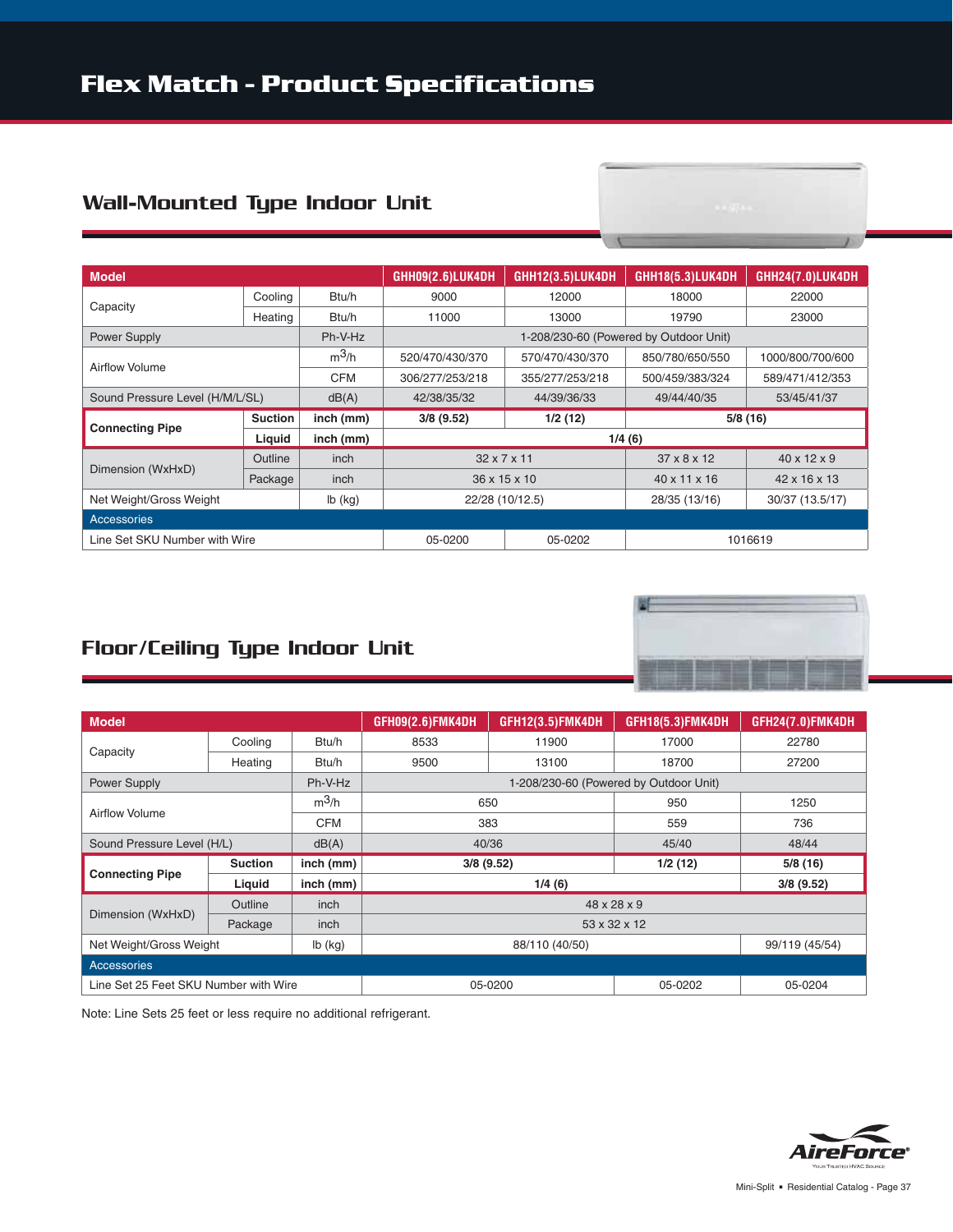#### Cassette Type Indoor Unit



| <b>Model</b>                 |                                       |         |             | GKH12(3.5)FMK4DH        | GKH18(5.3)FMK4DH                       | GKH24(7.0)FMK4DH  |
|------------------------------|---------------------------------------|---------|-------------|-------------------------|----------------------------------------|-------------------|
| Cooling                      |                                       |         | Btu/h       | 12000                   | 14400                                  | 22800             |
| Capacity                     | Heating                               |         | Btu/h       | 13000                   | 16000                                  | 27400             |
| Power Supply                 |                                       |         | Ph-V-Hz     |                         | 1-208/230-60 (Powered by Outdoor Unit) |                   |
| Airflow Volume               |                                       |         | $m^3/h$     | 600                     |                                        | 1180              |
|                              |                                       |         | <b>CFM</b>  | 353                     |                                        | 694               |
| Sound Pressure Level (H/M/L) |                                       |         | dB(A)       | 46/44/42                |                                        | 39/37/35          |
|                              | <b>Suction</b>                        |         | inch (mm)   | 3/8(9.52)               | 1/2(12)                                | 5/8(16)           |
| <b>Connecting Pipe</b>       | Liquid                                |         | $inch$ (mm) | 1/4(6)                  |                                        | 3/8(9.52)         |
| Main Body                    | Dimension (WxDxH)                     | Outline | inch        | $22 \times 22 \times 9$ |                                        | 33 x 33 x 9       |
|                              |                                       | Package | inch        | 34 x 29 x 13            |                                        | 38 x 38 x 13      |
|                              | Net Weight/Gross Weight               |         | $lb$ (kg)   | 39/50 (18/23)           |                                        | 62/77 (28.0/35.0) |
| Panel                        | Dimension (WxDxH)                     | Outline | inch        | $25 \times 25 \times 2$ |                                        | 37 x 37 x 2       |
|                              |                                       | Package | inch        | 29 x 26 x 4             |                                        | 41 x 40 x 5       |
| Net Weight/Gross Weight      |                                       |         | $Ib$ (kg)   | $5.5/8$ (2.5/3.65)      |                                        | 14/22 (6.5/10)    |
| Accessories                  |                                       |         |             |                         |                                        |                   |
|                              | Line Set 25 Feet SKU Number with Wire |         |             | 05-0200                 | 05-0202                                | 05-0204           |



#### Console Type

| <b>Model</b>               |                |             | GCH09(2.6)FMK4DH                             | <b>GCH12(3.5)FMK4DH</b>                | <b>GCH18(5.3)FMK4DH</b> |
|----------------------------|----------------|-------------|----------------------------------------------|----------------------------------------|-------------------------|
|                            | Cooling        | Btu/h       | 9000                                         | 12000                                  | 18000                   |
| Capacity                   | Heating        | Btu/h       | 9500<br>13000                                |                                        | 19800                   |
| Ph-V-Hz<br>Power Supply    |                |             |                                              | 1-208/230-60 (Powered by Outdoor Unit) |                         |
|                            |                | $m^3/h$     | 500                                          | 600                                    | 650                     |
| Airflow Volume             |                | <b>CFM</b>  | 294<br>353                                   |                                        | 383                     |
| Sound Pressure Level (H/L) |                | dB(A)       | 40/38/36/33/30/27/25<br>42/40/38/37/35/32/27 |                                        | 48/46/44/41/37/35/32    |
|                            | <b>Suction</b> | inch (mm)   |                                              |                                        |                         |
|                            |                |             |                                              | 3/8(9.52)                              | 1/2(12)                 |
| <b>Connecting Pipe</b>     | Liquid         | $inch$ (mm) |                                              | 1/4(6)                                 |                         |
|                            | Outline        | inch        |                                              | 28 x 8 x 24                            |                         |
| Dimension (WxHxD)          | Package        | inch        |                                              | 31 x 11 x 27                           |                         |
| Net Weight/Gross Weight    |                | $lb$ (kg)   |                                              | 33/40 (15/18)                          |                         |
| Accessories                |                |             |                                              |                                        |                         |

Note: Line Sets 25 feet or less require no additional refrigerant.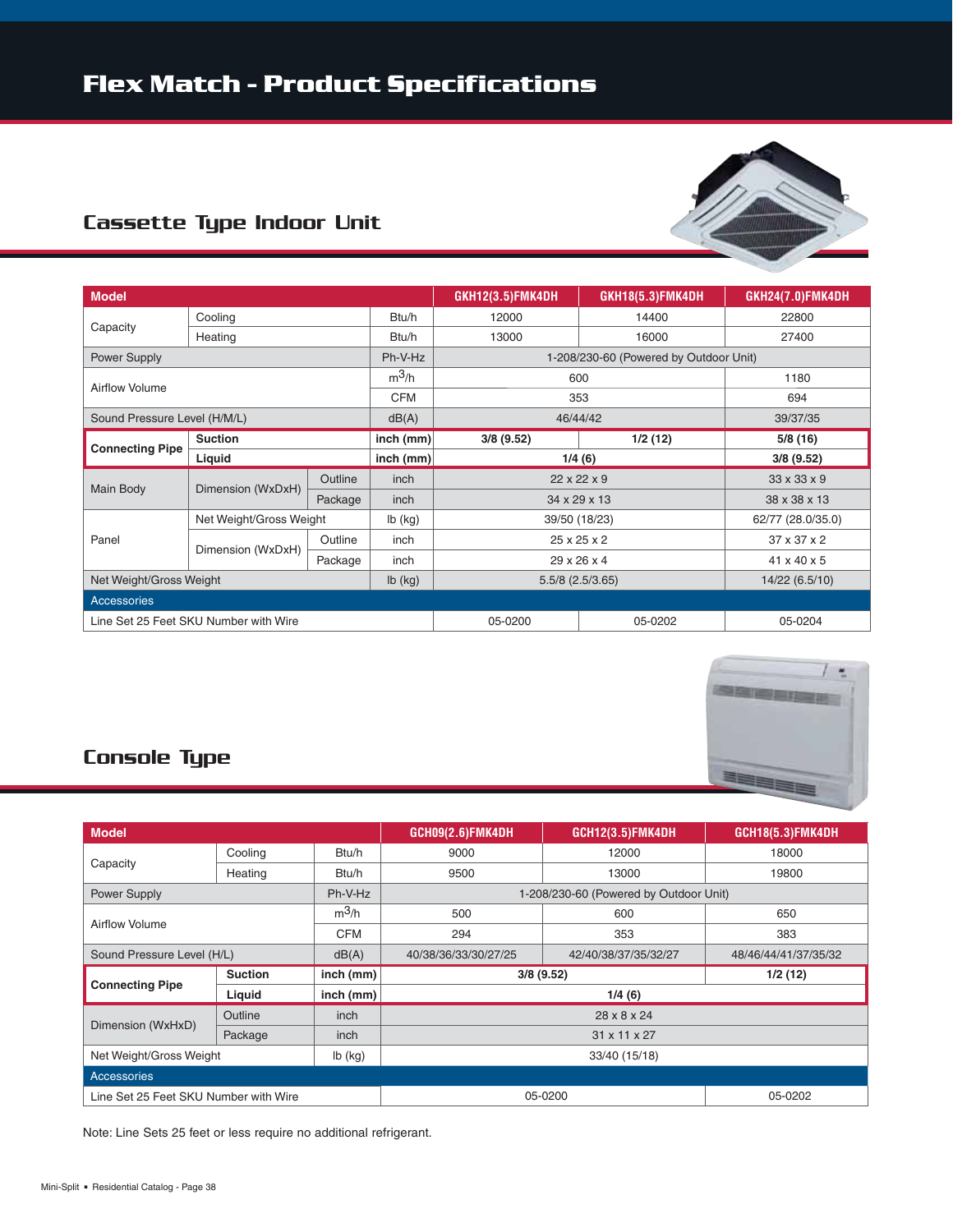#### Ducted Type Indoor Unit



| <b>Model</b>                        |                |             | GDH09(2.6)FMK4DH               | <b>GDH12(3.5)FMK4DH</b> | <b>GDH18(5.3)FMK4DH</b> |  |
|-------------------------------------|----------------|-------------|--------------------------------|-------------------------|-------------------------|--|
|                                     | Cooling        | Btu/h       | 8500                           | 11900                   | 15300                   |  |
| Capacity                            | Heating        | Btu/h       | 9500                           | 13100                   | 18700                   |  |
| Power Supply<br>Ph-V-Hz             |                |             | 1-208/230-60                   |                         |                         |  |
|                                     |                | $m^3/h$     | 450                            | 550                     | 700                     |  |
| Airflow Volume                      |                | <b>CFM</b>  | 265<br>324                     |                         | 412                     |  |
| Sound Pressure Level (H/L)<br>dB(A) |                |             | 37/31<br>39/32                 |                         | 41/33                   |  |
|                                     | <b>Suction</b> | $inch$ (mm) | 3/8(9.52)                      |                         | 1/2(12)                 |  |
| <b>Connecting Pipe</b>              | Liquid         | inch (mm)   |                                |                         |                         |  |
|                                     | Outline        | inch        | $27.5 \times 24 \times 8$      | $35 \times 24 \times 8$ |                         |  |
| Dimension (WxHxD)                   | Package        | inch        | 35 x 29 x 12                   | 44 x 29 x 12            |                         |  |
| Net Weight/Gross Weight             |                | $lb$ (kg)   | 49/60 (22/27)<br>51/64 (23/29) |                         | 60/79 (27/36)           |  |
| Accessories                         |                |             |                                |                         |                         |  |
| Line Set SKU Number with Wire       |                |             | 05-0200                        | 05-0202                 |                         |  |

| <b>Model</b>                          |                |            | <b>GDH21(6.2)FMK4DH</b> | GDH24(7.0)FMK4DH |  |
|---------------------------------------|----------------|------------|-------------------------|------------------|--|
|                                       | Cooling        | Btu/h      | 20400                   | 23800            |  |
| Capacity                              | Heating        | Btu/h      | 22600                   | 27400            |  |
| Power Supply                          |                | Ph-V-Hz    | 1-208/230-60            |                  |  |
| Airflow Volume                        |                | $m^3/h$    | 1000                    |                  |  |
|                                       |                | <b>CFM</b> | 588.5                   |                  |  |
| Sound Pressure Level (H/L)            |                | dB(A)      | 42/34                   |                  |  |
| <b>Connecting Pipe</b>                | <b>Suction</b> | inch (mm)  | 5/8(16)                 |                  |  |
|                                       | Liquid         | inch (mm)  | 3/8(9.52)               |                  |  |
| Dimension (WxHxD)                     | Outline        | inch       | $43 \times 24 \times 8$ |                  |  |
|                                       | Package        | inch       | 52 x 29 x 12            |                  |  |
| Net Weight/Gross Weight               |                | $lb$ (kg)  | 68/90 (31/41)           |                  |  |
| Accessories                           |                |            |                         |                  |  |
| Line Set 25 Feet SKU Number with Wire |                |            | 05-0204                 |                  |  |

Note: Line Sets 25 feet or less require no additional refrigerant.